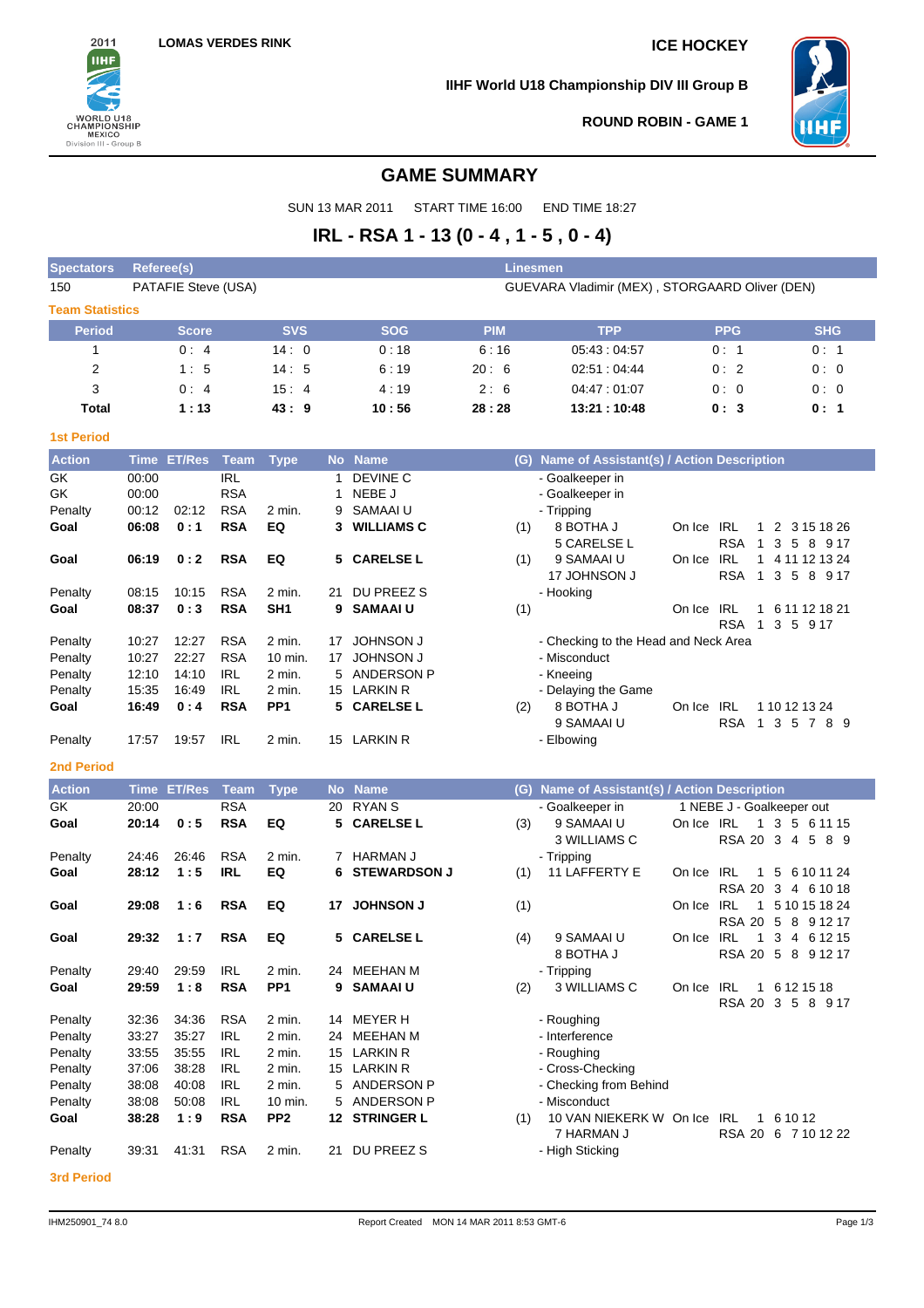

### **IIHF World U18 Championship DIV III Group B**



### **ROUND ROBIN - GAME 1**

| <b>Action</b> |       | Time ET/Res Team |            | Type     |    | No Name             |     | (G) Name of Assistant(s) / Action Description |                             |               |    |   |                     |  |
|---------------|-------|------------------|------------|----------|----|---------------------|-----|-----------------------------------------------|-----------------------------|---------------|----|---|---------------------|--|
| Penalty       | 42:55 | 44:55            | <b>RSA</b> | $2$ min. |    | 15 KOEKEMOER C      |     | - Slashing                                    |                             |               |    |   |                     |  |
| Penalty       | 44:02 | 46:02            | <b>IRL</b> | 2 min.   |    | 3 MURPHYS           |     | - Tripping                                    |                             |               |    |   |                     |  |
| Goal          | 46:57 | 1:10             | <b>RSA</b> | EQ       |    | <b>16 BREMNER C</b> | (1) |                                               | On Ice                      | IRL           | -1 |   | 3 6 15 18 21        |  |
|               |       |                  |            |          |    |                     |     |                                               |                             | <b>RSA 20</b> |    |   | 7 8 11 14 16        |  |
| Goal          | 47:39 | 1:11             | <b>RSA</b> | EQ       |    | 5 CARELSE L         | (5) | 9 SAMAAI U                                    | On Ice                      | IRL           | 1  | 3 | 6 11 15 21          |  |
|               |       |                  |            |          |    |                     |     |                                               |                             |               |    |   | RSA 20 5 9 12 15 21 |  |
| Penalty       | 50:11 | 52:11            | <b>RSA</b> | $2$ min. | 19 | BRAND J             |     | - Interference                                |                             |               |    |   |                     |  |
| Goal          | 56:39 | 1:12             | <b>RSA</b> | EQ       |    | 14 MEYER H          | (1) | 5 CARELSE L                                   | On Ice                      | IRL           |    |   | 1 3 6 12 15 18      |  |
|               |       |                  |            |          |    |                     |     |                                               |                             | <b>RSA 20</b> |    |   | 5 7 8 14 16         |  |
| Goal          | 58:29 | 1:13             | <b>RSA</b> | EQ       |    | 6 KROTZW            | (1) | 10 VAN NIEKERK W On Ice                       |                             | IRL           |    |   | 1 3 10 15 18 24     |  |
|               |       |                  |            |          |    |                     |     |                                               |                             | <b>RSA 20</b> |    |   | 6 10 12 15 18       |  |
| Penalty       | 59:43 | 60:00            | <b>RSA</b> | $2$ min. |    | 22 KUHN C           |     | - Slashing                                    |                             |               |    |   |                     |  |
| GK            | 60:00 |                  | <b>RSA</b> |          |    |                     |     |                                               | 20 RYAN S - Goalkeeper out  |               |    |   |                     |  |
| GK            | 60:00 |                  | IRL        |          |    |                     |     |                                               | 1 DEVINE C - Goalkeeper out |               |    |   |                     |  |

|     | (G) Name of Assistant(s) / Action Description |              |  |                           |  |  |  |  |
|-----|-----------------------------------------------|--------------|--|---------------------------|--|--|--|--|
|     | - Slashing                                    |              |  |                           |  |  |  |  |
|     | - Tripping                                    |              |  |                           |  |  |  |  |
| (1) |                                               |              |  | On Ice IRL 1 3 6 15 18 21 |  |  |  |  |
|     |                                               |              |  | RSA 20 7 8 11 14 16       |  |  |  |  |
| (5) | 9 SAMAAI U                                    | On Ice IRI   |  | 1 3 6 11 15 21            |  |  |  |  |
|     |                                               |              |  | RSA 20 5 9 12 15 21       |  |  |  |  |
|     | - Interference                                |              |  |                           |  |  |  |  |
| (1) | 5 CARELSE L                                   | On Ice IRI - |  | 1 3 6 12 15 18            |  |  |  |  |
|     |                                               |              |  | RSA 20 5 7 8 14 16        |  |  |  |  |
| (1) | 10 VAN NIEKERK W On Ice IRL                   |              |  | 1 3 10 15 18 24           |  |  |  |  |
|     |                                               |              |  | RSA 20 6 10 12 15 18      |  |  |  |  |
|     | - Slashing                                    |              |  |                           |  |  |  |  |
|     | 20 RYAN S - Goalkeeper out                    |              |  |                           |  |  |  |  |
|     | 1 DEVINE C - Goalkeeper out                   |              |  |                           |  |  |  |  |

### **Goalkeeper Records**

### **Team : IRL - Ireland Team : RSA - South Africa**

### **No Name SOG SVS MIP** 1 DEVINE Christopher 20 WILKINS Dylan 56 43 60:00 **No Name SOG SVS MIP** 20 RYAN Steven 1 NEBE Jack 10 0 9 0 40:00 20:00

### **Game Statistics**

|  | Team : IRL (white) |  |
|--|--------------------|--|
|--|--------------------|--|

|              |                           |    |              |            |             |                | <b>Shots on Goal</b> |           |             |       |
|--------------|---------------------------|----|--------------|------------|-------------|----------------|----------------------|-----------|-------------|-------|
| No Pos Name  |                           | G. | $\mathsf{A}$ | <b>PIM</b> | 1           | $\overline{2}$ | 3                    | <b>OT</b> | <b>TS</b>   | $+/-$ |
| 6 D          | STEWARDSON Jonathan       |    | $\Omega$     | 0          | $\Omega$    | 3              | 0                    |           | 3           | $-5$  |
| 11 D         | LAFFERTY Eoghan           | 0  |              | 0          | 0           | 0              | 0                    |           | $\Omega$    | $-3$  |
| 12 D         | <b>TUITE Padraig</b>      | 0  | $\Omega$     | 0          | 0           | $\Omega$       | 0                    |           | $\Omega$    | $-4$  |
| 15F          | LARKIN Rian +C            | 0  | 0            | 8          | 0           | 1              | 2                    |           | 3           | -8    |
| 24 D         | MEEHAN Matthew +A         | 0  | 0            | 4          | 0           | $\mathbf 0$    | 0                    |           | $\mathbf 0$ | $-2$  |
| 3 D          | <b>MURPHY Stephen</b>     | 0  | 0            | 2          | $\mathbf 0$ | 0              | 0                    |           | $\mathbf 0$ | $-7$  |
| 10F          | NOLAN Adam                | 0  | 0            | 0          | 0           | 0              |                      |           |             | $-1$  |
| 18 F         | REDMOND Conor +A (BP)     |    | 0            | 0          | 0           | 2              |                      |           | 3           | $-6$  |
| 21 D         | McCOLLUM Liam             |    | $\Omega$     | 0          | 0           | 0              | 0                    |           | 0           | $-3$  |
| 26 F         | <b>GRANT Martin</b>       | 0  | 0            | 0          | 0           | 0              | 0                    |           | 0           | $-1$  |
| 2 D          | FLOOD Jordan              | 0  | 0            | 0          | $\mathbf 0$ | $\Omega$       | 0                    |           | $\Omega$    | $-1$  |
| 4F           | <b>SISK Darren</b>        | 0  | 0            | 0          | 0           | 0              | 0                    |           | 0           | $-2$  |
| 5 D          | <b>ANDERSON Patrick</b>   | 0  | 0            | 14         | 0           | 0              | 0                    |           | 0           | $-1$  |
| 13F          | <b>TOMKINS Kurtis</b>     |    | 0            | 0          | 0           | 0              | 0                    |           | $\Omega$    | $-1$  |
| 27 F         | <b>CHANEY Adam</b>        | 0  | 0            | 0          | 0           | 0              | 0                    |           | 0           | 0     |
| 1 GK         | <b>DEVINE Christopher</b> | 0  | 0            | 0          | 0           | $\Omega$       | 0                    |           | $\Omega$    |       |
| 20 GK        | <b>WILKINS Dylan</b>      |    | $\Omega$     | 0          | 0           | 0              | 0                    |           | 0           |       |
| <b>Total</b> |                           |    | 1            | 28         | 0           | 6              | 4                    |           | 10          |       |

### **Head Coach :** REDMOND Kenneth

|             | Team: RSA (green)    |          |   |            |   |   |                      |           |      |       |
|-------------|----------------------|----------|---|------------|---|---|----------------------|-----------|------|-------|
|             |                      |          |   |            |   |   | <b>Shots on Goal</b> |           |      |       |
| No Pos Name |                      | <b>G</b> | А | <b>PIM</b> |   |   | З.                   | <b>OT</b> | ⁄ΤS. | $+/-$ |
| 3 D         | WILLIAMS Chad +C     |          | 2 | 0          | 2 | 0 | 0                    |           | 2    | $+3$  |
| 5 F         | CARELSE Luke (BP)    | 5        | 2 | 0          | З |   | 3                    |           | 8    | $+8$  |
| 8 F         | <b>BOTHA Jacques</b> |          | 3 | 0          | 2 | 0 | 2                    |           | 4    | $+7$  |
| 9 F         | SAMAAI Uthman +A     |          | 5 |            | 4 |   | 2                    |           |      | $+7$  |
| 17F         | JOHNSON Jade +A      |          |   | 12         | 0 |   | 0                    |           | າ    | $+5$  |
|             |                      |          |   |            |   |   |                      |           |      |       |